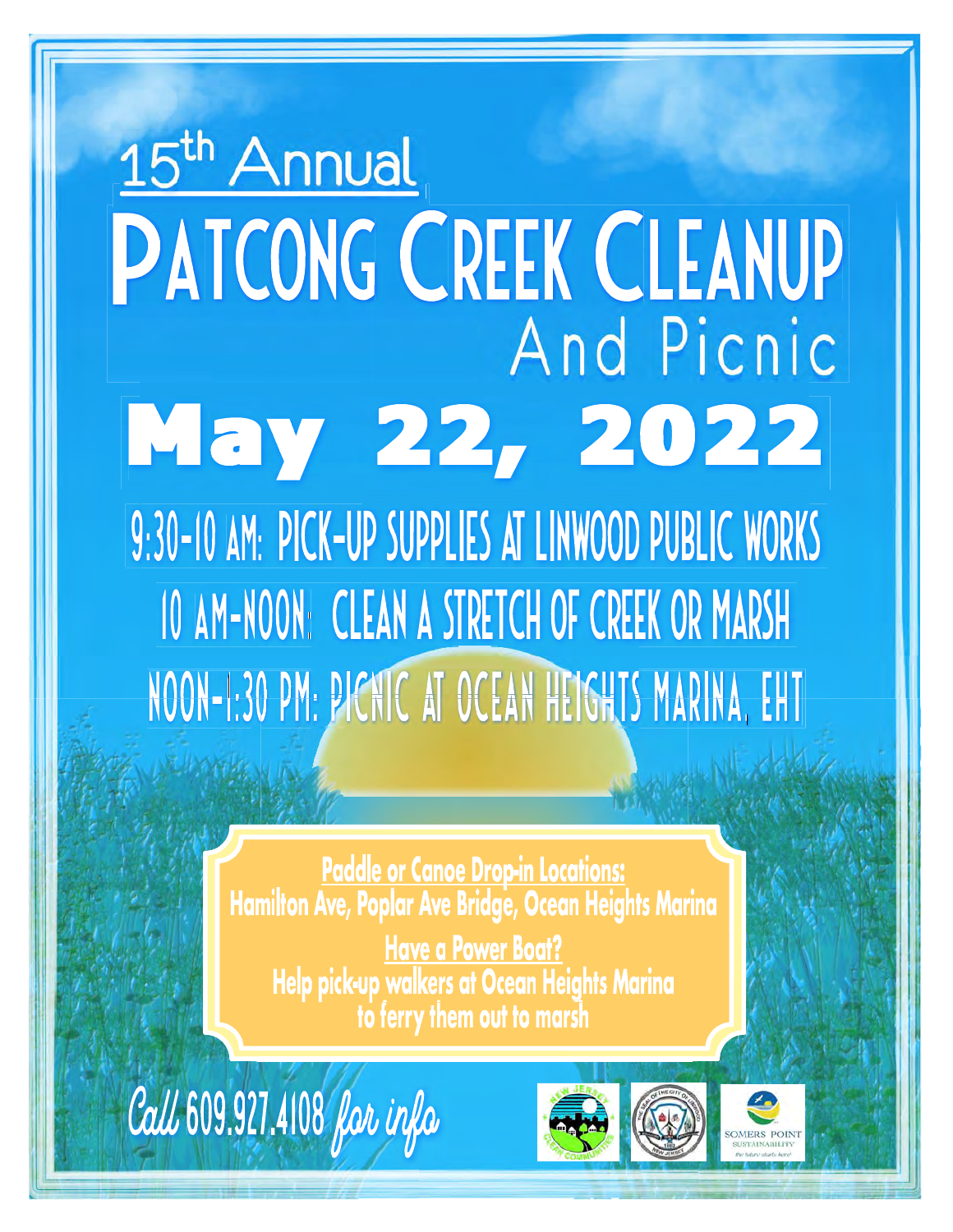

### **15th Annual**

## **Patcong Creek Cleanup & Picnic Sunday, May 22nd**

- **9:30 to 10 am SUPPLY PICKUP AT LINWOOD PUBLIC WORKS YARD**
- **10 am to Noon CLEAN UP ON LAND OR CREEK**
- **Noon to 1:30 pm PICNIC ON THE WATERFRONT AT OCEAN HEIGHT MARINA, 5001 OCEAN HEIGHTS AVENUE**

#### **Here is how you can get involved:**

- ❖ Gather your friends, family, scout troop, faith group, business, club, team, neighborhood, youth group school or just yourself and make a commitment to improve your community.
- ◆ Register yourself, your family or your organization by Friday, May 20<sup>th</sup> by emailing the attached registration form to Leigh Ann Napoli, Inapoli@linwoodcity.org.
- ❖ 4 Easy Drop-in Locations: Poplar Avenue Bridge Hamilton Avenue Boat Ramp Ocean Heights Avenue (EHT Side) Somers Point – Mays Landing Road Bridge

#### *All participants will receive a free cleanup t-shirt, all cleanup supplies, and free lunch.*

#### *Sponsored by Linwood Environmental Commission in partnership with:*

City of Linwood City of Somers Point Linwood Public Works Department Lang's Garden Market Playlands Castaway Cove Walt's Original Primo's Pizza Glenn Insurance Manco & Manco

Linwood Green Team Somers Point Green Team Ocean Heights Marina Atlantic County Utilities Authority Love Blue – Stockton Chapter NJDEP Clean Communities Program The Cheese Board La Pizzatega

#### **For more information and to register call Linwood City Hall at 609.927.4108 and speak to Leigh Ann or Mary**